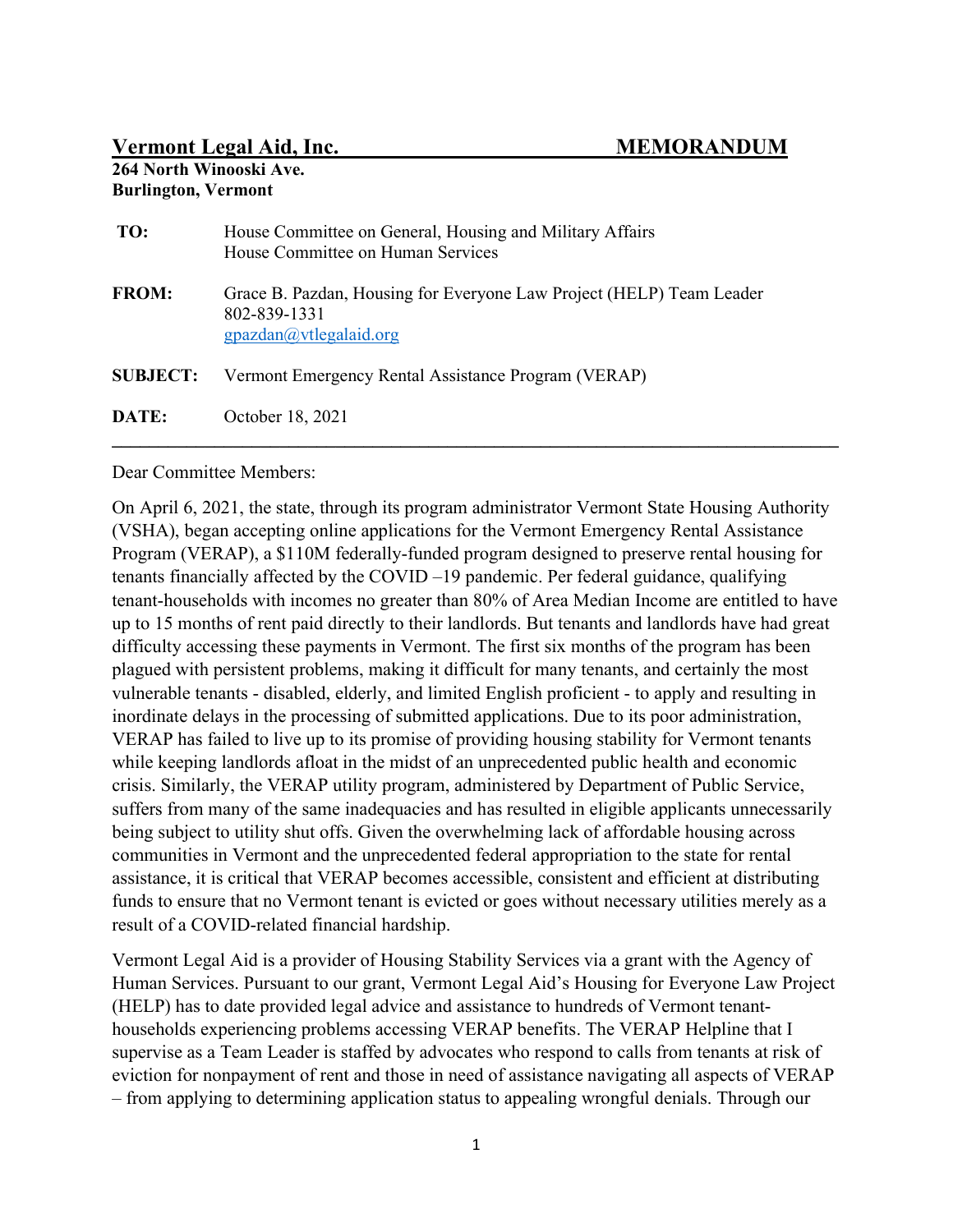work with clients, as well as our close relationship with community partners serving tenants across the state, we have found that more than six months after the rollout of VERAP, vulnerable Vermont tenants who clearly meet the VERAP eligibility requirements continue to face significant barriers to applying for rental assistance and are often subject to unacceptably long delays in application processing, inaccurate requests for documentation, and erroneous eligibility denials. Further, when tenants are erroneously denied VERAP benefits, they are not afforded the basic due process rights that are fundamental to ensuring a fair and equitable benefits program.

We recognize that VSHA has worked over the months to improve access to and administration of the program; however, the pace of progress thus far has simply been insufficient to address the many barriers faced by tenants seeking rental assistance. We further understand that several changes to the program are planned for the beginning of November, and we hope those improvements will result in a more accessible and effective program. Nonetheless, we feel it is critical that the legislature and the public are made aware of the magnitude of the problems that tenants seeking VERAP have faced over the initial six months of the program.

Based on our work, we have identified four main areas of concern with the implementation of the VERAP rental assistance program that have proven to be significant barriers to eligible tenants receiving benefits and must be addressed immediately: (1) Accessibility of the Application; (2) the Call Center Experience; (3) Application Review and Processing; and (4) Appeal Rights.

# I. APPLICATION ACCESSIBILITY

All Vermont tenants must have access to a VERAP application that is user-friendly, reliable, and efficient.  

- A. The online application does not provide applicants an option to Save and Resume. This results in tenants having to complete an entire VERAP application, consisting of six separate sections, in one sitting, a task that is nearly impossible for working individuals, people living with disabilities, caretakers and those living with others from whom they cannot readily access required application information.
- B. The application is poorly organized and confusing and requests unnecessary information, making it prohibitively time-consuming and difficult to complete correctly. The VERAP application should be reorganized and streamlined to require only information necessary to determine tenant eligibility and benefit amounts. Headings should be clear, simple instructions should precede each section, and sections should be logically ordered.  Currently, the application can take more than an hour to complete with the assistance of a trained advocate and is all but impossible for vulnerable tenants to complete on their own.
- C. Requiring an email address to set up an applicant account is burdensome for many tenants. Currently, VERAP mandates that applicants have an email address, creating a burden for the most vulnerable tenants. VERAP applicants should be allowed to create a username without the need for an email address, as many elderly, low income, and disabled tenants simply do not use email.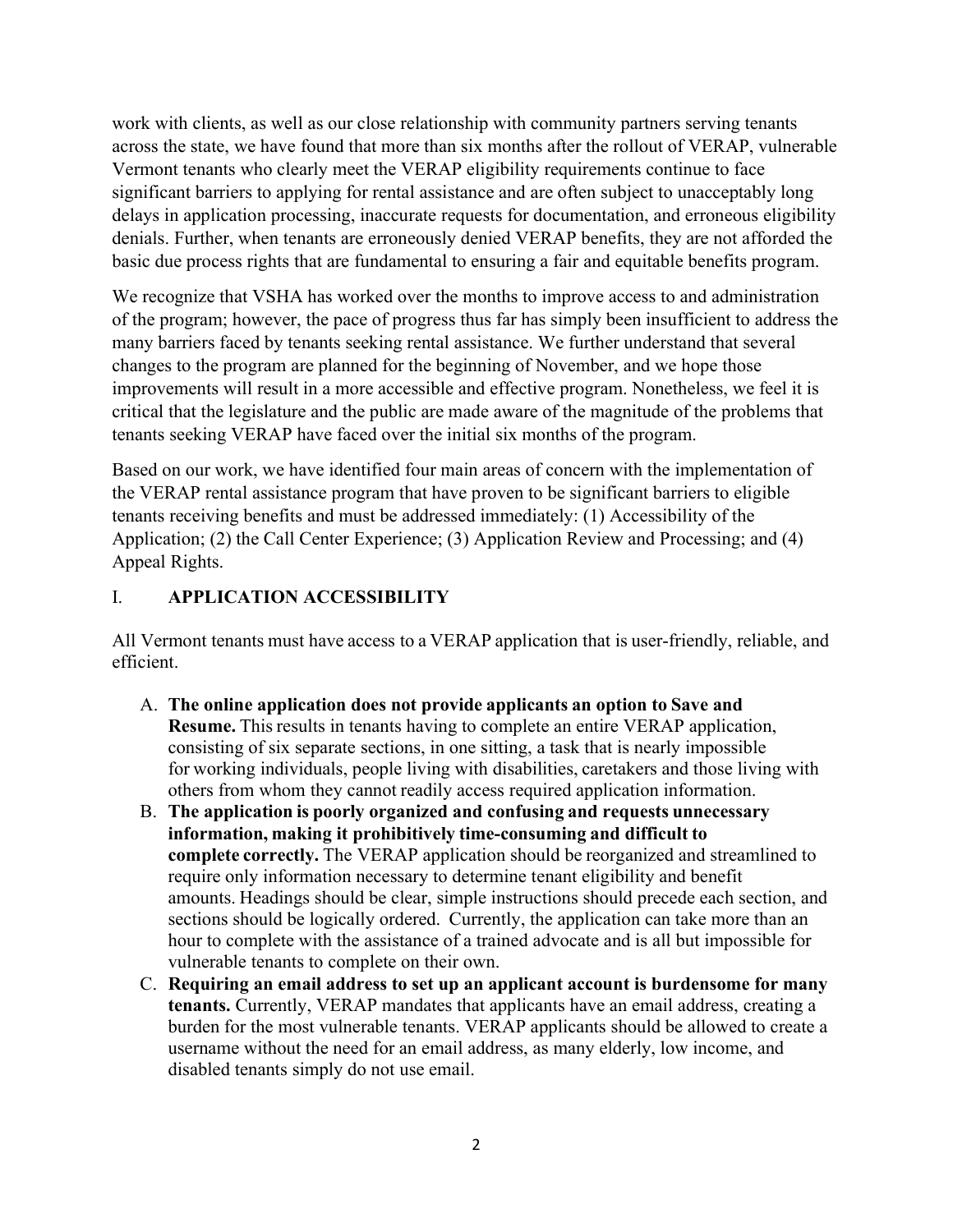- D. The process for obtaining benefits via paper application is too burdensome. Disabled tenants and those without technology resources must have equal access to the application. Tenants are discouraged from obtaining a paper application and those who are offered one sometimes report not receiving it for weeks after a request. Tenants who submit paper applications face lengthy delays in processing and a few have even reported that their applications were lost, with no record of them in the VERAP system.
- E. Self-attestations must be streamlined and waiver of document requirements must be easily accessible to tenants who are disabled or lack technology. Currently, tenants who fail to upload income or lease documents due to disability or technology challenges are not consistently informed of waiver or self-attestation options. Further, the only option to self-attest to income or rental obligation requires downloading, printing, signing, scanning and uploading a form, defeating the goal of removing barriers for disabled and low-tech tenants.

# II. CALL CENTER EXPERIENCE

The VERAP Call Center must be adequately staffed by well-trained, professional agents who understand the VERAP program requirements and can provide accurate information to applicants. 

A. Call Center Staff are misinformed about the VERAP requirements and

process. Tenants and housing advocates regularly report receiving misinformation from the VERAP Call Center.  $A$  CVOEO housing navigator reports that of the more than 50 VERAP applicants he assisted in the last quarter none of his clients reported receiving useful information and "About three-quarters of applicants reported that they received inconsistent or incorrect information from the call center." Call Center staff require in depth and ongoing training on program requirements and the application process to ensure their competence to respond to applicant inquiries.

- B. Tenants are frequently subject to long holds, rude staff, and hang ups. Advocates and tenants alike report that when they choose the option to have the Call Center call them back rather than remain on hold a long hold (20+ minutes), they rarely receive a return phone call. The Call Center experience should not discourage tenants from applying or finalizing their applications. The Call Center must be adequately staffed and all calls should be recorded and reviewed by supervisors for training and quality control purposes.
- C. Tenants do not have access to records of their communications with VERAP. VERAP must implement a record keeping policy for all communications related to a tenant's application. To ensure tenants have a clear understanding of their application status and the steps required to complete an application, they and their advocates should have easy access via the Applicant Portal to all communications with VERAP whether by telephone or via written notice. Such a record would also provide critical evidence for wrongly denied applicants seeking to appeal.

# III. APPLICATION REVIEW AND PROCESSING

VERAP must efficiently process applications and disburse benefits based on reasonable and transparent policies and timeframes.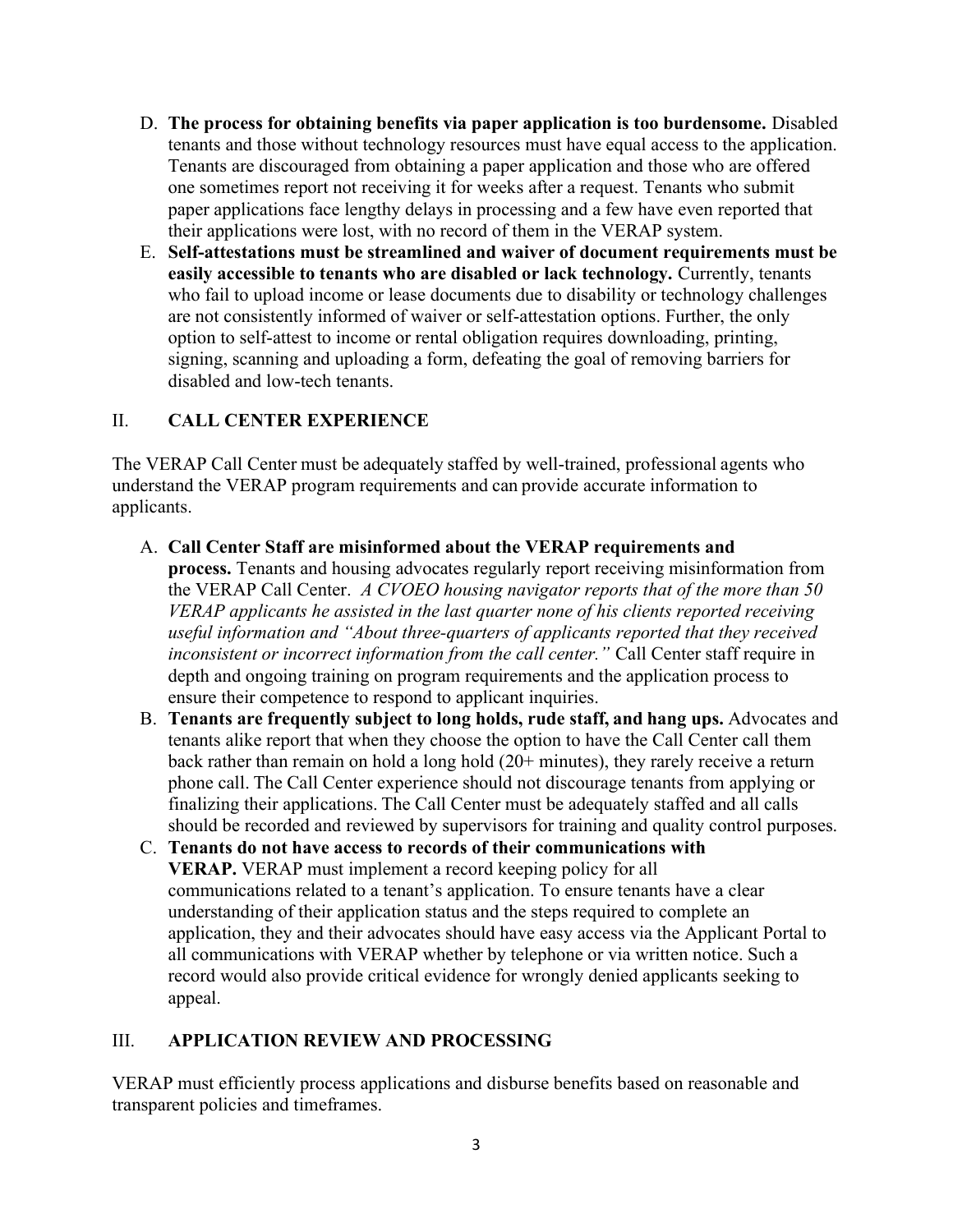- A. VERAP must provide clarity about how applications are processed. VERAP should publish, in detail on its website, the specific procedures it follows after a tenant submits an application, including steps and timelines from submission to final determination of an application and disbursement of funds. The lack of transparency around the process leads to frustration and stress on the part of tenants, many of whom are at risk of eviction if they fail to timely receive VERAP benefits.
- B. Tenants do not consistently receive clear, written notifications of application status or timeline to disbursement of funds. Advocates and tenants alike report that some notifications are never received by tenants and that tenants often receive duplicative missing document notices even after submitting the documents. Further, VERAP does not provide applicants with a timeline for disbursement of benefits, and tenants often linger in "Approved" status for weeks without benefits being disbursed while some tenants report their application status changing without explanation. Notices should clearly and consistently communicate the status of an application and the timeline to disbursement and, if information is missing, identify the specific steps to complete the application. Recently, an elderly disabled tenant reported that he applied on June 5 and initially received notice he was approved. Weeks later he was notified that he was denied, then approved again, and finally denied again in early October. Only after a VLA advocate escalated his case, was he finally informed that his application would be approved for disbursement to the landlord – more than four months after he initially applied.
- C. A landlord's failure to participate should not result in lengthy delays. When a landlord fails or refuses to participate, VERAP should move quickly to approve the tenant to be paid directly.  If the landlord fails to respond after three attempted contacts in five days, the application should be quickly processed for direct payment to the tenant.

# IV. APPEAL RIGHTS

VERAP must establish a fair and efficient appeal process for denied applicants that meets due process requirements and results in eligible applicants timely receiving assistance.

- A. A timely appeal process is necessary to avoid the dire consequences of delay in benefits for tenants wrongly denied. When applicants seek appeal there are often no appeal hearing times available for many weeks. Further, tenants and advocates alike report that the Call Center often does not call applicants at the appointed hearing time or calls hours after the scheduled hearing. These applicants are effectively denied due process and are at risk of losing their housing as a result.
- B. Trained, independent hearing officers should conduct appeals. Under the current appeal process, Call Center staff are responsible for conducting appeal hearings. A fair and impartial hearing officer should be appointed and adequately trained to hear appeals, to ensure fair and consistent decisions on VERAP applications.
- C. Where the basis for denial of benefits is missing documents and documents are subsequently received, applications should be approved. While the VERAP Administrative Plan contemplates an "appeal bypass" process where a tenant denied for missing documents subsequently provides all required documents, it currently requires